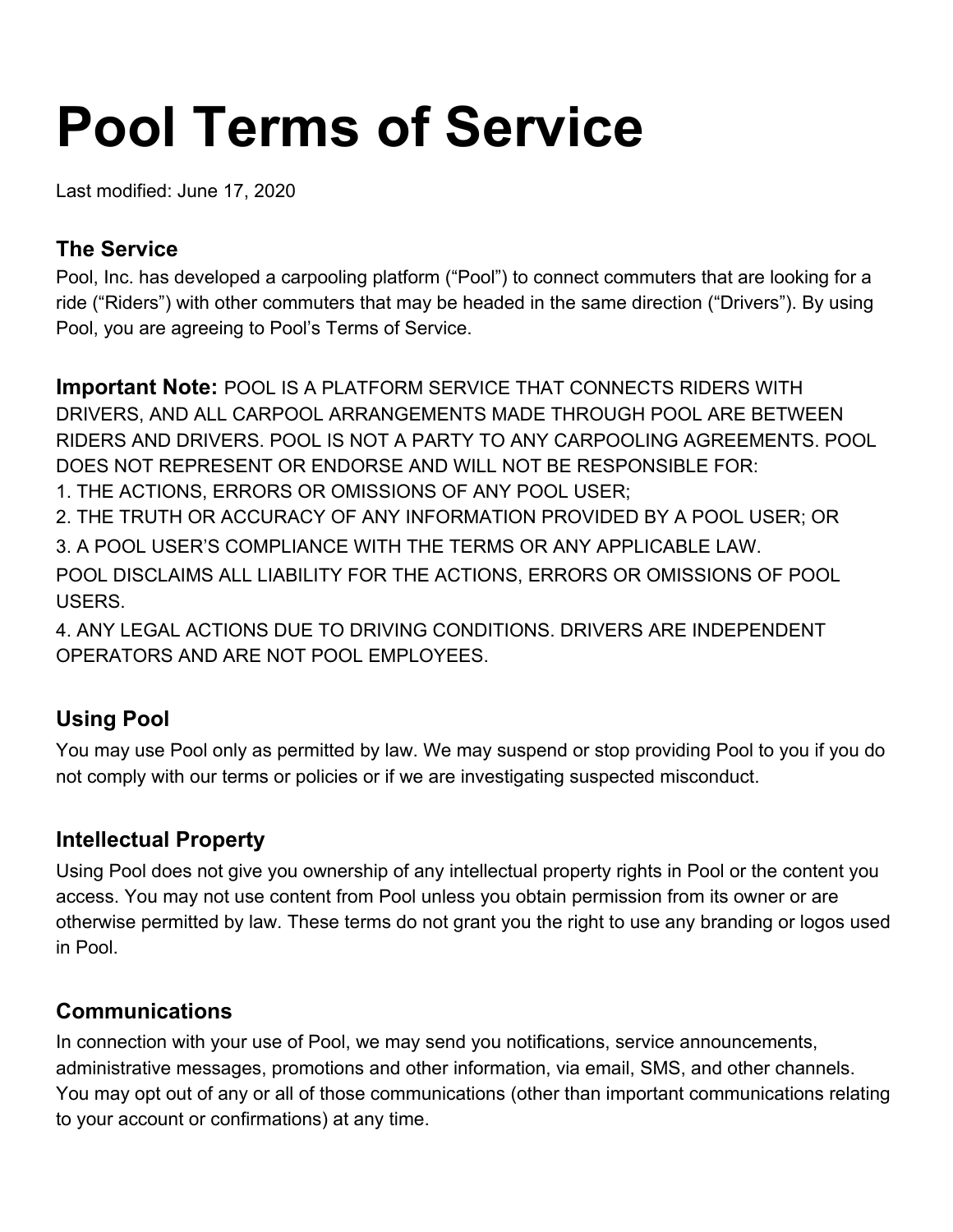## **Safe Use of the Service**

Pool is available on mobile devices. Do not use Pool in a way that distracts you or prevents you from obeying traffic or safety laws.

## **Arranging a Ride**

Please be considerate when using Pool. When you schedule a Ride with another Pool user, you are committing to meet that user at a specified location at a certain time and agreeing to share a Ride with that user. Be sure you want to share the Ride before requesting or accepting it, and make best efforts to be at the meeting point on time.

## **Cancelling a Ride**

You can cancel a Ride, but it may affect your ability to request or accept future Rides. Pool reserves the right to charge a cancellation fee to Riders or Drivers that cancel rides in a manner that is inconvenient to the other carpool participant.

# **Driver-Specific Terms Driver Eligibility Criteria**

If you are a Driver and want to provide Rides through Pool, you must:

- Hold a valid driving license for the area in which you are driving;
- Drive safely and in accordance with all applicable driving rules and laws;
- Ensure your vehicle is roadworthy, and has all certifications required by law;
- Have appropriate insurance coverage for all rides and any accidents that may occur during a ride, including without limitation personal injury protection insurance coverage for your vehicle with no less than the minimum limits required by applicable law;
- Only provide rides in a personal capacity and not in the course of a business; and
- Not use Pool to generate a profit;

# **Providing Rides**

You agree to not misrepresent in any way, whether material or not, any aspect of your identity, background, credentials, regulated status or professional standing when using Pool. You agree to comply with all applicable laws and regulations in the jurisdictions in which you provide or offer to provide Rides. If your offer or provision of a Ride requires a license or other regulatory approval, you must first obtain that license or approval and remain in good standing before offering or providing the Ride. Pool Inc. has no obligation to display your Ride offers and reserves the right to display Ride offers to Pool users at Pool Inc.'s discretion.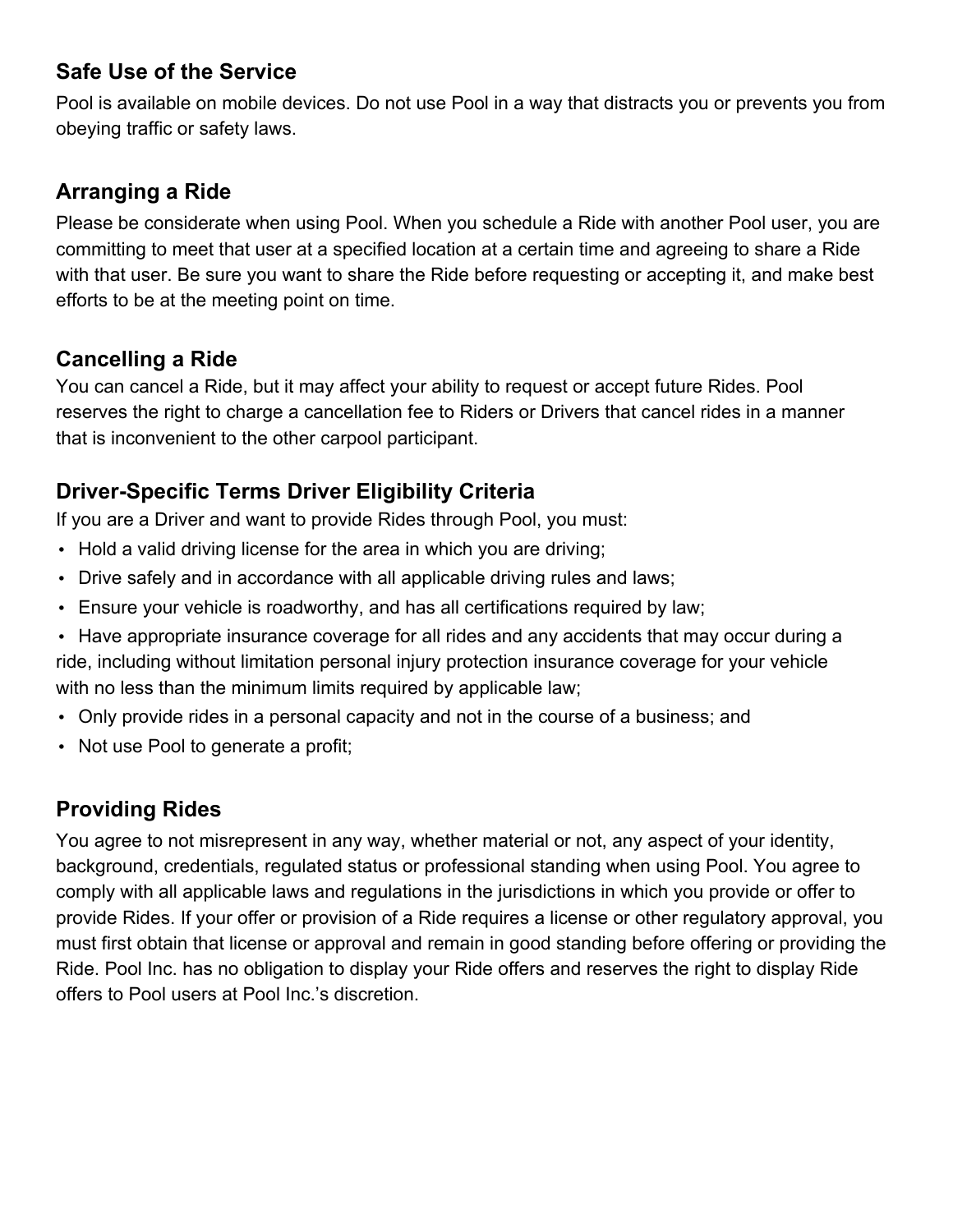# **Information Shared With Riders**

The following information may be visible to other users in Pool to help connect you with Riders:

- Your name and Pool profile picture;
- Your place of work as derived from your work email domain, if you have provided it;
- Your vehicle make, model, color and registration identifier (license plate);
- How long you have been a Pool user;
- The number of rides you have completed;
- Reviews or ratings made by other Pool users;
- Other profile information that you have added or that is shown on your profile screen; and

• Location information while you are en route to pick up a Rider and for the duration of each Ride; Pool will share your current location and your estimated time of arrival at the agreed pickup location with the applicable Rider.

# **Rider-Specific Terms Verifying Driver Details**

Although Pool Inc. may in some instances attempt to verify certain information provided by Drivers, Pool Inc. has no obligation to do so and makes no representations regarding the accuracy of such verification. It is your responsibility to verify the identity, qualifications and status of a Driver.

# **Information Shared With Drivers and Riders**

The following information may be visible to other users in Pool to help connect you with Drivers and other Riders:

- Your name and Pool profile picture;
- Your place of work based on your work email domain, if you have provided it;
- Other profile information that you have added

# **Pricing**

The Rider may be required to pay the Driver a contribution towards the Driver's costs of gas and vehicle depreciation in connection with such Ride (the "Price"). Both Driver and Rider agree to their respective Prices by requesting a ride (as a Rider) and accepting the request (as a Driver). If Driver has enough seats, Driver may pick up multiple Riders and each may make contributions towards the Driver's costs. The Price between each Rider and the Driver may vary depending on whether other Riders join or leave the Driver's carpool. As a result, the Price for each Rider may decrease if other Riders join the carpool, or increase if other Riders leave the carpool, and the amount received by the Driver may vary as a result. Any changes in Price can be reviewed in the Pool app at any time. Any payments (including payment requests and transfers) must be made exclusively through the Pool platform.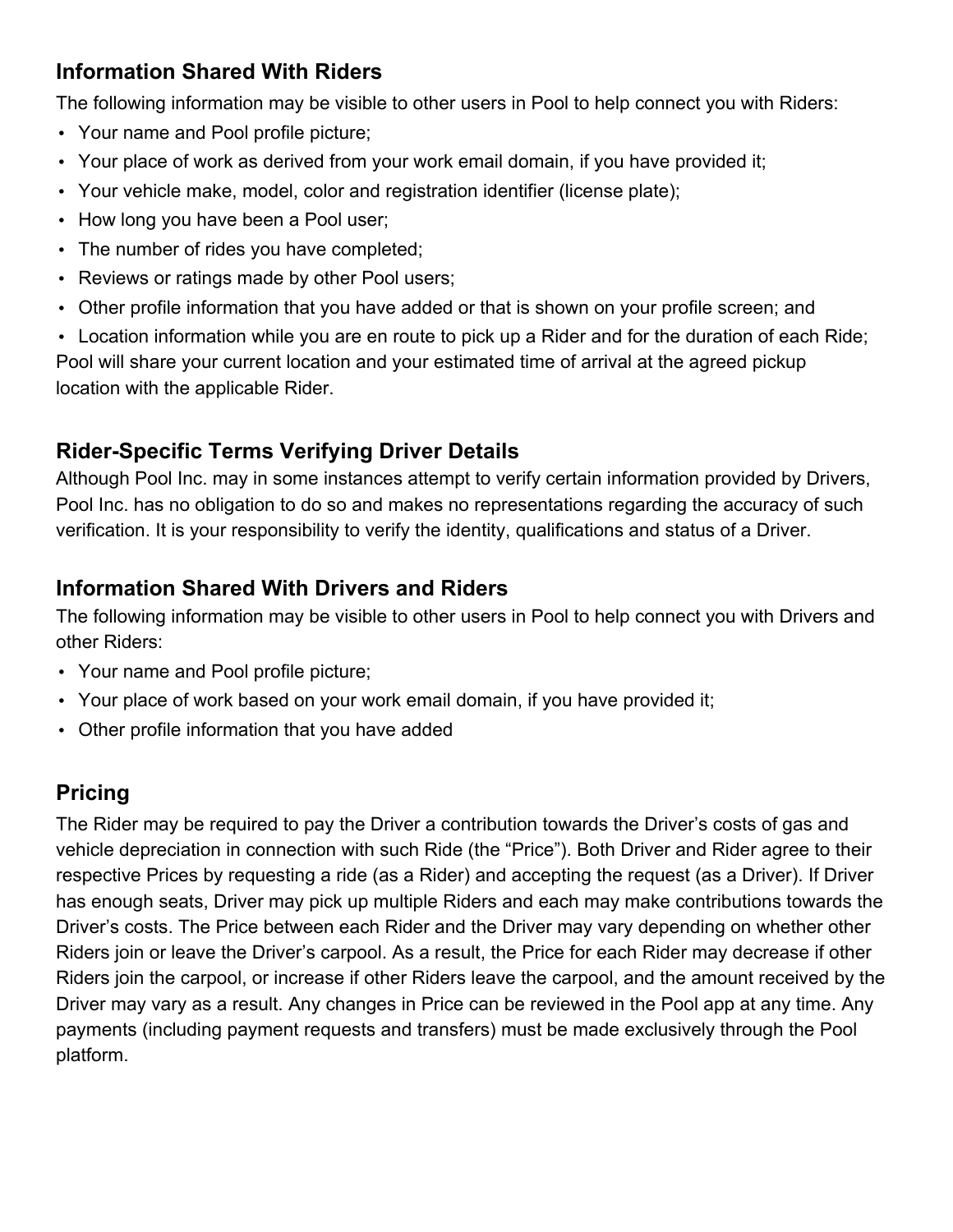## **Pool Inc.'s Commission**

Drivers agree that Pool Inc. may deduct a commission from the Price. The amount the Driver actually receives for a Ride (the Price less Pool Inc.'s commission) is called the "**Reimbursement**".

## **Completed Rides**

Riders are obligated to pay the Price to Drivers after the Ride is completed. A Ride is completed after the Driver drops the Rider off at the requested drop-off point, using Pool, and each of the Driver and Rider have submitted feedback in connection with the Ride.

## **Payment Corporation**

If you are using the Service in the United States, payments are processed by Stripe Inc. ("Stripe") In order to pay the Price (if you are a Rider) or receive the Reimbursement (if you are a Driver), and you must agree to the payment terms as specified in Stripe's Terms of Service. Please ensure that you read those terms carefully before agreeing to them and completing any rides.

### **Payment Processing Methods**

Pool Inc. may make available to you various payment processing methods to facilitate Pool related payments. You must abide by any relevant terms and conditions or other legal agreement, whether with Pool Inc., Pool Inc. Payment Corporation, or a third party, that governs your use of a given payment processing method. Pool Inc. may add or remove payment processing methods at its sole discretion and without notice to

you. If you are a Rider, once a Ride is complete, Pool Inc. or Pool Inc.'s payment processor may charge your credit card or other form of payment that you indicate for the Price, along with any additional applicable amounts (including any taxes). You are solely responsible for all amounts payable associated with Rides you obtain through Pool.

#### **Outstanding Payments**

If you are a Rider, you agree to pay and are solely responsible for all amounts due for Rides; you will not be able to use the Pool platform if any amounts are outstanding or due to Drivers.

# **Payment Terms**

If you are a Driver, your accumulated Reimbursements will be paid to you once per month or more frequently as permitted by the Pool platform. Notwithstanding the foregoing, Pool Inc. (or the applicable payment processor) will not be obligated to settle Reimbursements to you for any Rides for which Pool Inc. has not received full settlement in final available funds from the Rider. Pool Inc. may change the minimum amount required for disbursement at any time. Pool Inc. will not grant any credit to Drivers.